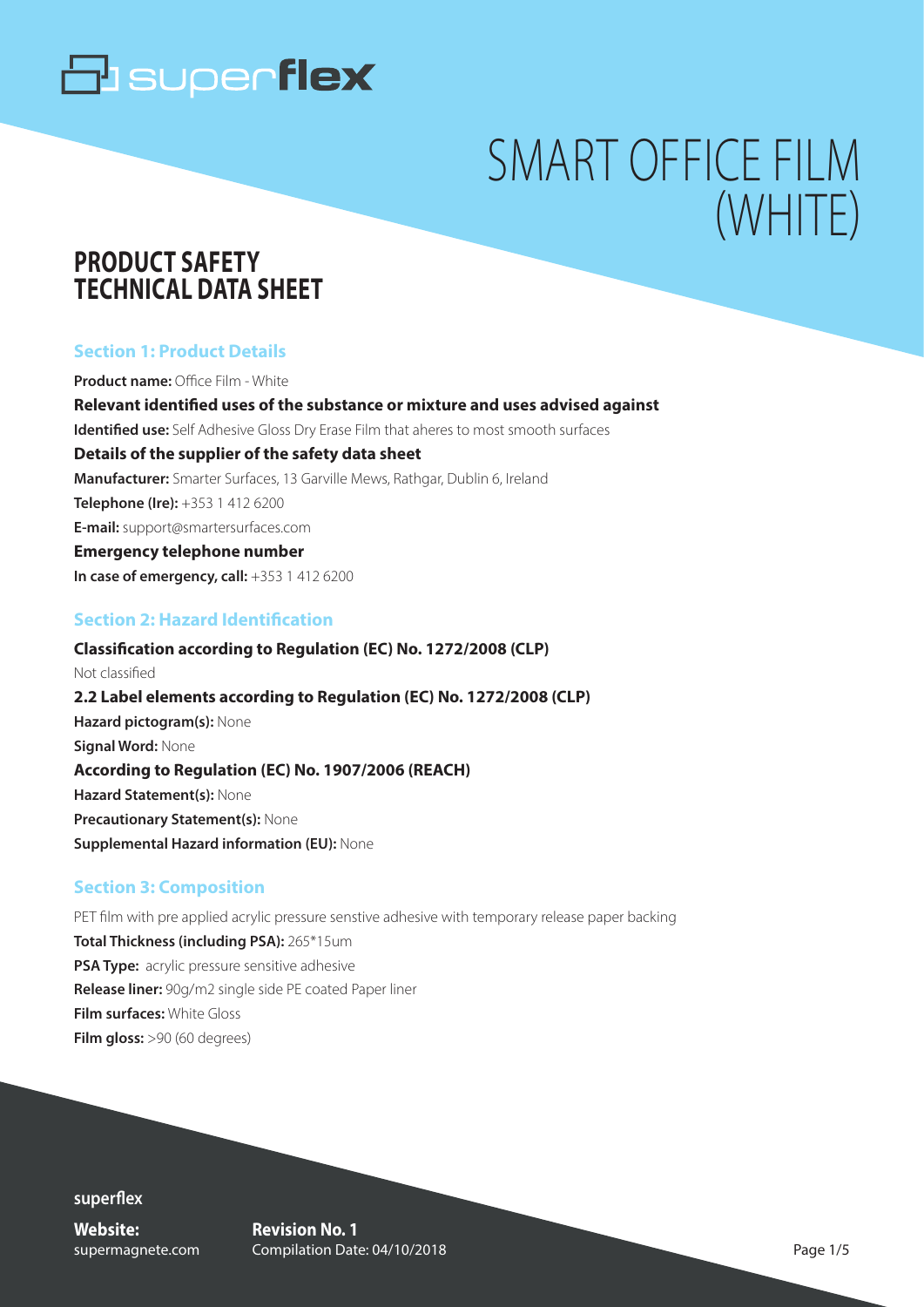# SMART OFFICE FILM (WHITE)

### **PRODUCT SAFETY TECHNICAL DATA SHEET**

#### **Initial adhesion at usu 304:**

• 24 hours after application > 1000sf/25mm (2.21 ibf/inch) astm 3330

• A week after application >1700gf/25mm (3.75 ibf/inch)ASTM 3330

#### **Pencil hardness:** >3h

Water Resistance: No changes over 120 hours at 25 degrees water bath Recommended storage condition: 77f (25c), 50% RH Recommended Application temp :59f(15c) to 95f (35C) Packaging Recycled Paper Box - 127cm X 17cm X 17cm (rectangular box) Product Dimensions Width 122cm Weight 335 GSM Finish White Gloss

#### **Section 4: First Aid Measures**

General: No known cases of human poisoning: Inhalation: Not considered a potential route of exposure Skin Contact: If molten materal gets on skin, cool affected area with cold water. Obtain medical treatment. **Eye Contact:** Not considered a potential route of exposure, Seek medical advice if problems arise **Ingestion:** Not considered a potential route of exposure, Seek medical advice if problems arise

#### **Section 5: Fire Fighting Measures**

#### Fire Rating

#### **Reaction to Fire Classification:**

- $\cdot$  Furoclass  $B 51$ , d0
- ASTM E84 Class A

**Suitable Extinguishing Media:** Foam, Carbon Dioxide ( CO2), Dry Chemical, Water

**Specific Hazards Arising from the substance:** Burning releases hazardous gases such as carbon monoxide, carbon dioxide and small amounts of aldehydes and alcohols.

**Advice for Fire Fighters:** Wear self contained breathing apparatus

#### **superflex**

**Website:** supermagnete.com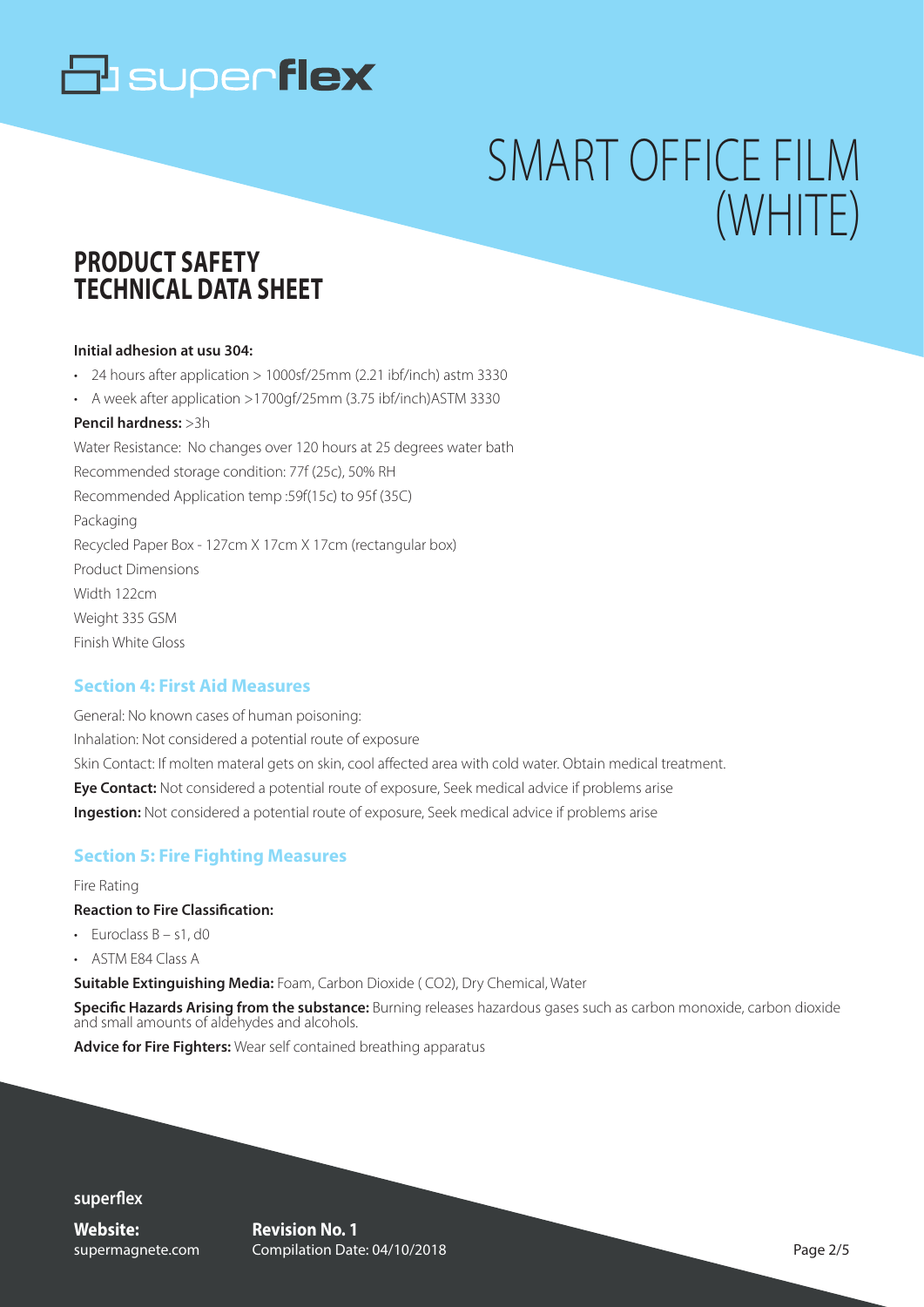# SMART OFFICE FILM (WHITE)

### **PRODUCT SAFETY TECHNICAL DATA SHEET**

#### **Section 6: Accidental Release Measures**

**Personal precautions protective equipment and emergency procedures:** For emergency responders not applicable for the product in its solid form

**Environmental precautions:** Waste material should be recovered or disposed of in a safe manner; according to local regulations:

#### **Section 7: Handling and Storage**

**Precautions for handling:** The material has sharp edges which can cause cuts to skin, wear protective gloves.

**General Occupational Hygiene:** Workers should wash hands and face before eating or drinking. Remove protective wear before eating or drinking

**Storage:** Store in a cool dry place away from sources of ignition.

**Storage class:** 11 Flammable Solids

**Stability Conditions:** Stable when stored under normal storage conditions.

**Shipping:** Do not stack more than eight levels for pallet transport

#### **Section 8: Exposure Controls / Personal Protection**

#### **Engineering Measures:**

- Take precautionary measures against static discharges.
- Provide ventilation to keep dust below occupational exposure limits.
- Eye protection should be used where a project specific risk assesment indicates it is neccessary
- Hand protection should be used at all times
- General Protection according to local regulations
- Respiratory: No special equipment normally required

#### **Section 9: Physical and Chemical Properties**

**Form:** Solid Film **Colour:** White **Odour:** None **Flash Point:** 400oC **Boiling Point:** N/A **Melting Point:** 100oC

**superflex**

**Website:** supermagnete.com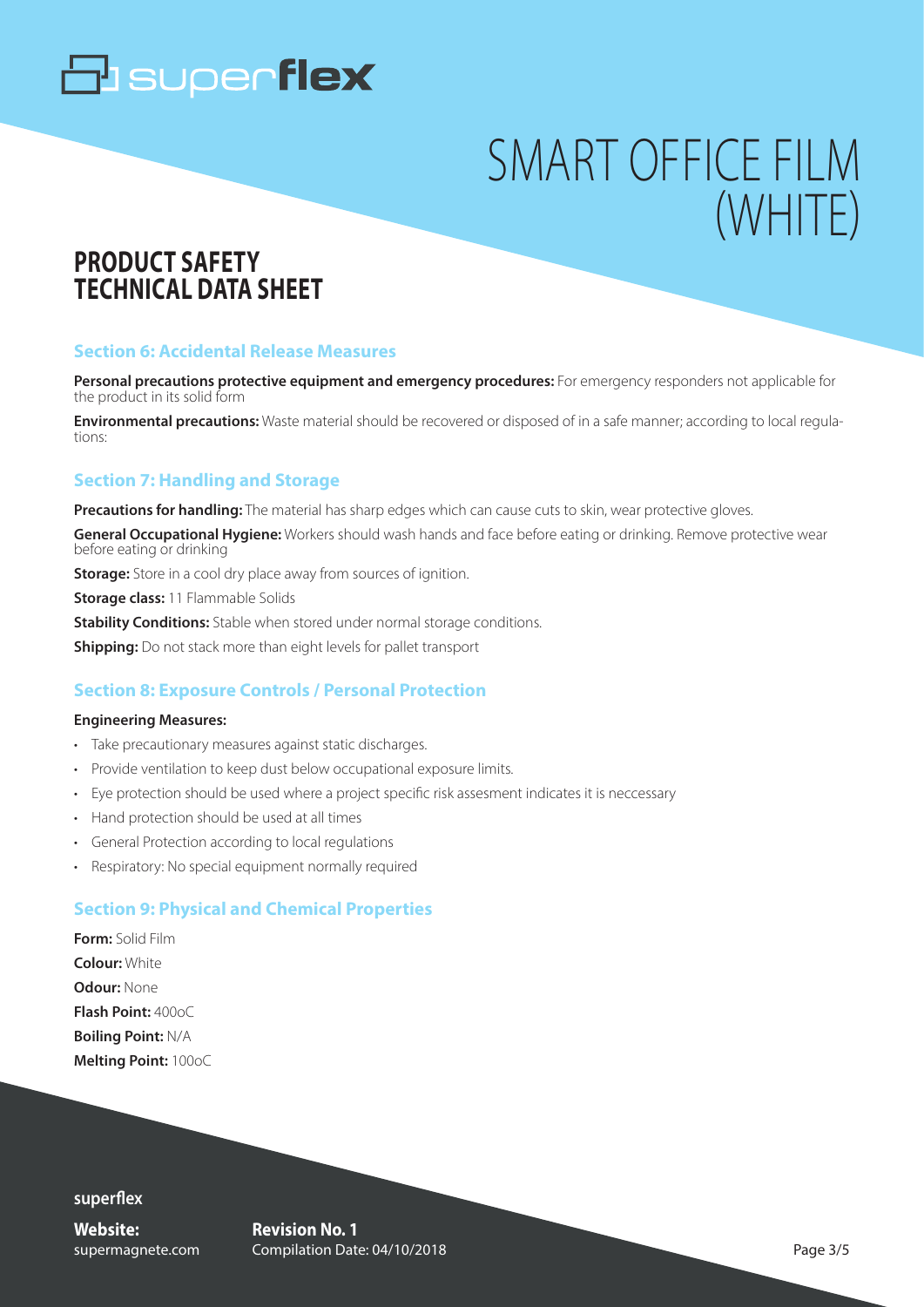# SMART OFFICE FILM (WHITE)

### **PRODUCT SAFETY TECHNICAL DATA SHEET**

**Density:** 1.2 - 1.6g/cm3

#### **Section 10: Stability & Reactivity**

**Chemical Stability:** Chemically stable under normal conditions

**Conditions to Avoid:** Naked Flame or sources of ignition

**Materials to Avoid:** Keep away from strong acids and oxidising agents

**Hazardous thermal decomposition products:** Decomposition products may include the following: Carbon Monoxide (CO), Isocyanates, Carbon Dioxide (CO2) and Nitrogenous gases may evolve duringcombustion.

#### **Section 11: Toxicological Information**

**Further Information:** This material is not classified as dangerous no detrimental effects are known there us no data available on the material.

#### **Section 12: Ecological Information**

**Further Information:** Not known to be harmful to the environment

#### **Section 13: Disposal Considerations**

**Waste Treatment Methods:** Material and packaging such as cardboard should be recycled. All other waste materials should be disposed of in accordance with local regulations.

#### **Section 14: Transport Information**

This product is classified as non-hazardous and therefore does not require any special handling. **Land Transport ADR / RID / GGVS** - Not Dangerous Goods **Inland Marine Transport ADNR / GGVB** - Not Dangerous Goods **Marine Transport IMDG/UN** - Not Dangerous Goods **Air Transport ICAO / IATA / DGR** - Not Dangerous Goods

#### **Section 15: Regulatory Information**

**Labelling According to EU Directive:** This product is not subject to classification according to EUdirectives.

**superflex Website:**

supermagnete.com